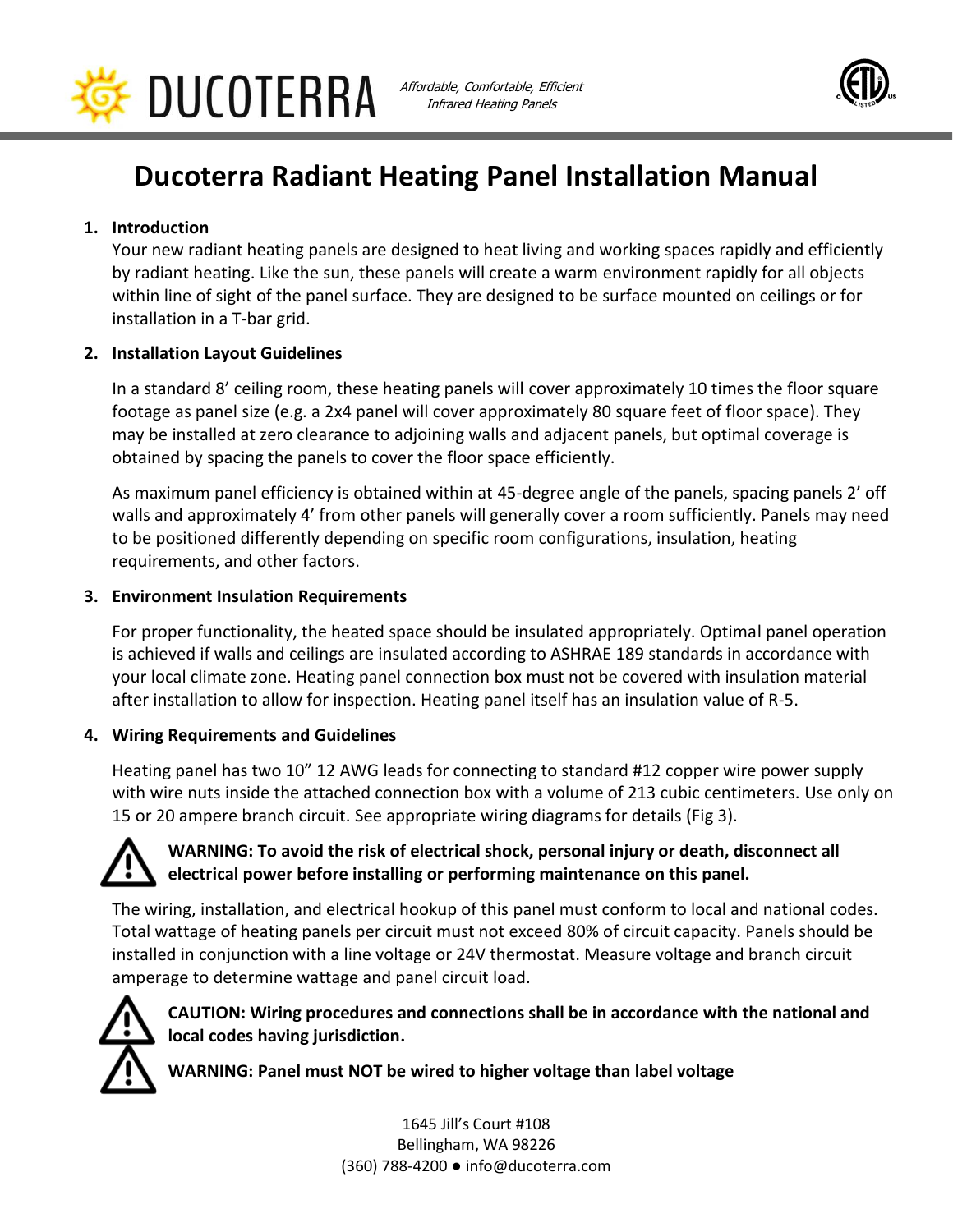



#### **5. Surface Mounting Guidelines**

**WARNING: DO NOT puncture panel with screws, nails, or any other device. Panel must be mounted through provide mounting holes.**

Panels may be mounted to joists, wood, or other penetrable surfaces using appropriate hardware. Included in our installation kit are toggle bolts to attach the panels to standard drywall ceilings.

Alternatively, the mounting holes are designed to accommodate  $#8 - 2"$  pan head screws. Install provided nylon washers inside the mounting holes, between panel and screw head.

IMPORTANT: Install provided nylon washers inside the mounting holes, between panel and screw head. **Do not install the plastic hole caps until the panel installation has been verified to operate properly.**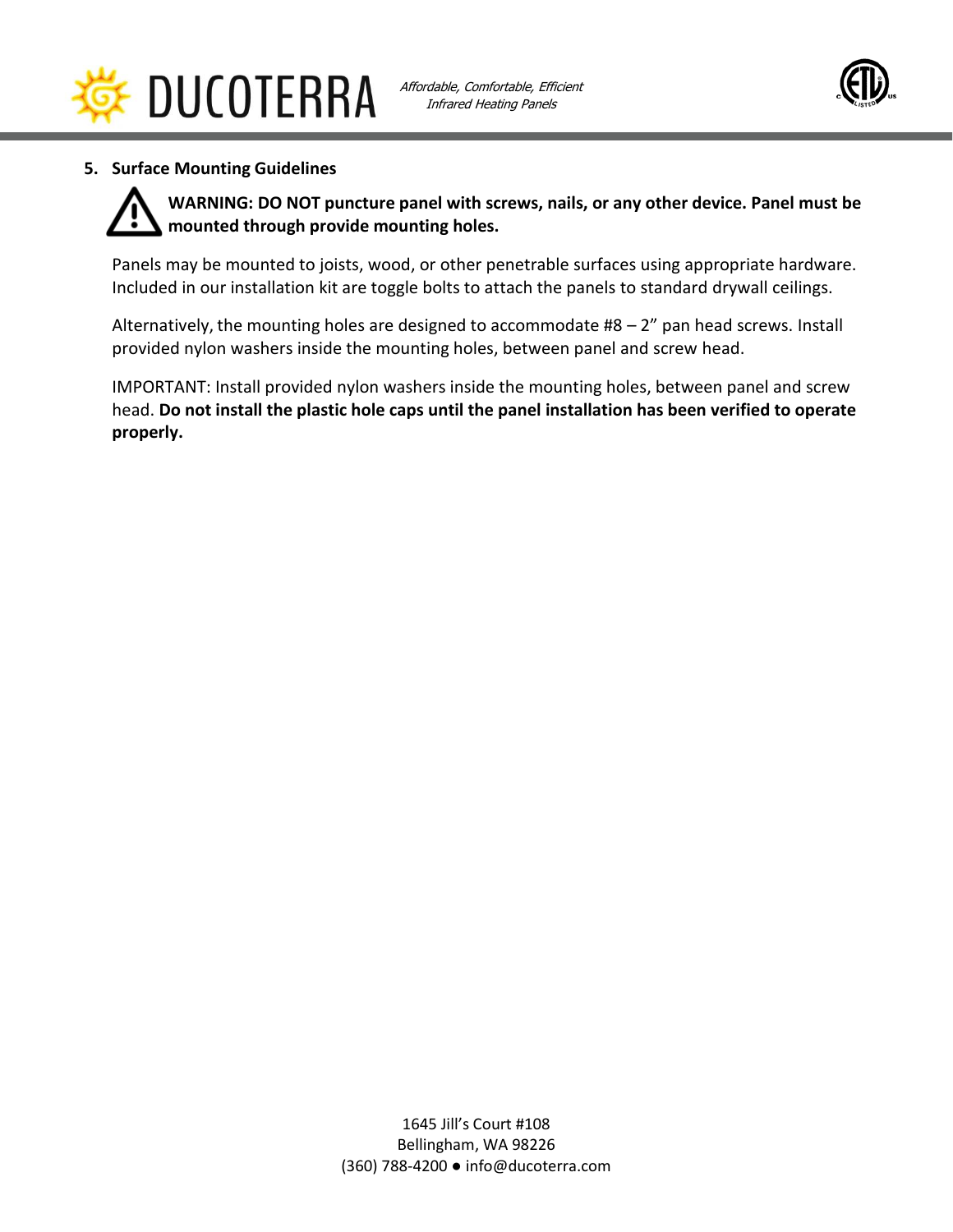



## **IMPORTANT INSTRUCTIONS**

When using electrical appliances, basic precautions should always be followed to reduce the risk of fire, electric shock, and injury to persons, including the following:

- **1) Read all instructions before installing and using this heater.**
- **2) Extreme caution is necessary when any heater is used by or near children or invalids and whenever the heater is left operating and unattended.**
- **3) Do not operate any heater after it malfunctions. Disconnect power at service panel and have heater inspected by a reputable electrician before reusing.**
- **4) Do not use outdoors.**
- **5) To disconnect heater, turn controls to off, and turn off power to heater circuit at main disconnect panel.**
- **6) A heater has hot and arcing or sparking parts inside. Do not use it in areas where gasoline, paint, or flammable vapors or liquids are used or stored.**
- **7) Use this heater only as described in this manual. Any other use not recommended by the manufacturer may cause fire, electric shock, or injury to persons.**

### **8) SAVE THESE INSTRUCTIONS**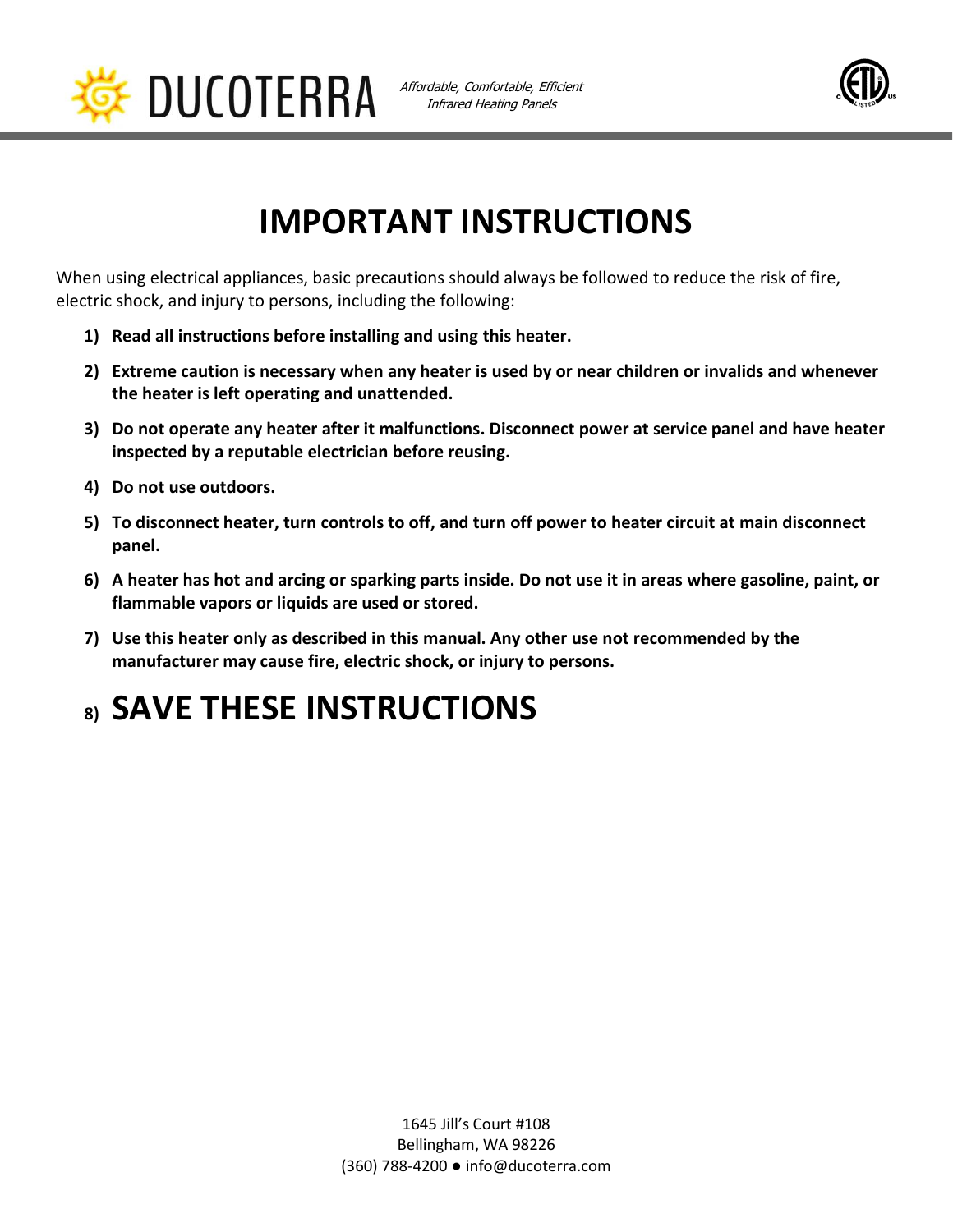



## **ASSEMBLY INSTRUCTIONS**

- 1. Position provided metal junction box on rear of panel over supply wires.
- 2. Determine which knockouts will be needed and remove prior to attaching box to panel.
- 3. Feed wires through center knockout (already opened), then attach box to panel using ONLY provided screws.
- 4. Install provided NMB pull through connector in knockout where incoming power will be supplied.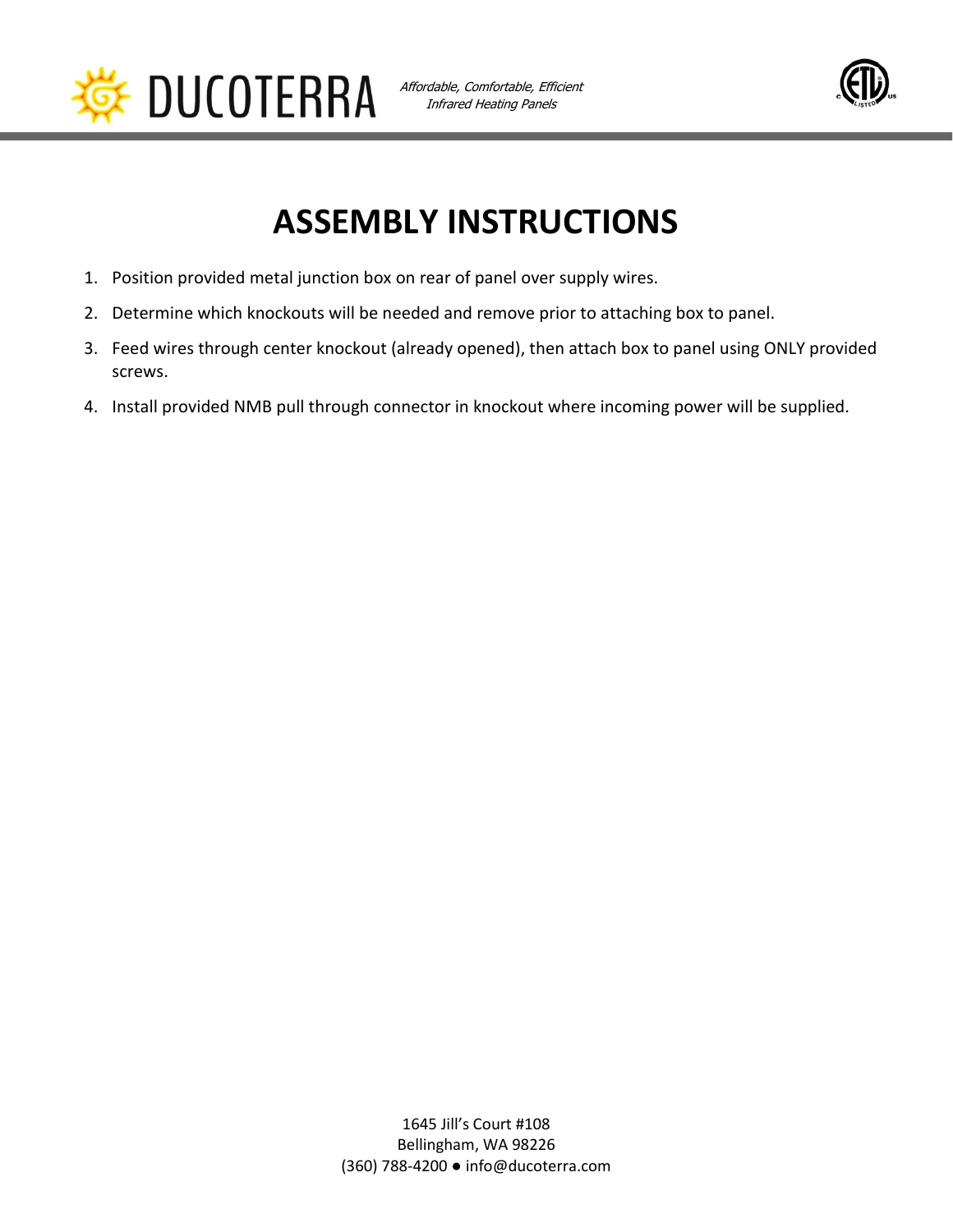



# **SURFACE MOUNTING INSTALLATION**

- Wiring procedures and connections shall be in accordance with the national and local codes having jurisdiction.
- To reduce the risk of fire, do not store or use gasoline or other flammable vapors and liquids in the vicinity of the heater.
- 1. Cut appropriately sized hole for panel connection box and insure clearance from insulating material.
- 2. Attach connection box to back of panel using provided hardware.
- 3. Attach power supply leads to the panel leads in connection box.
- 4. Position on ceiling in desired mounting location.
- 5. Attach panel to ceiling using provided mounting hardware.
- 6. Insert plastic caps to close mounting holes after allowing time to adjust installation if necessary. Caps are non-removable.



**FIGURE 1 – Surface Mounting**

# **T-BAR MOUNTING INSTALLATION**

- 1. Attach connection box to back of panel using provided hardware.
- 2. Lay panel onto the T-Bar grid and secure with hold-down clips (not included) if necessary
- 3. Attach power supply leads to the panel leads in connection box.



#### **FIGURE 2 – T-Bar Mounting**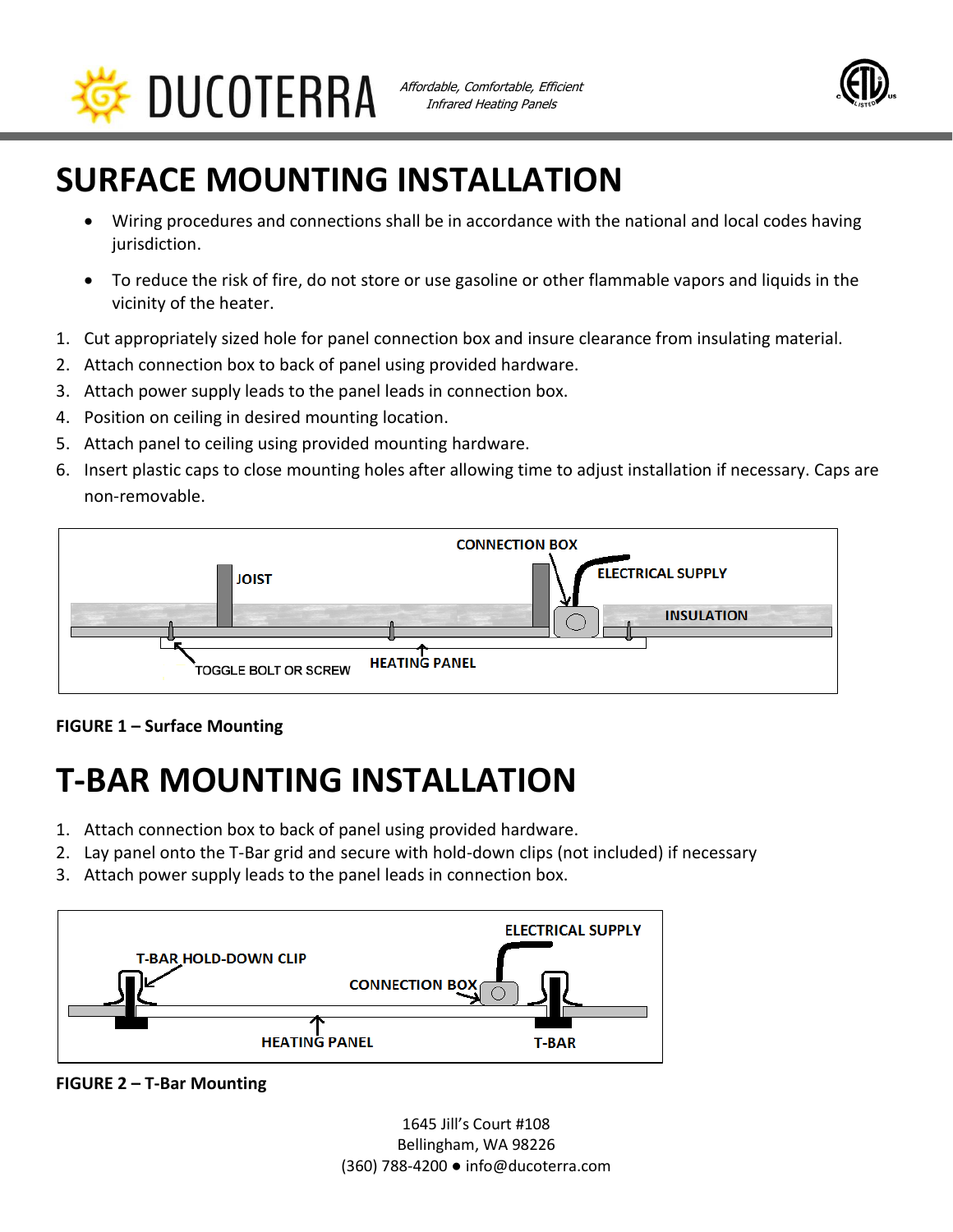



## **Testing Installation**

After installation, the heating circuit should be checked to ensure all panels have been installed properly and are functioning normally. With power available, measure the branch load with an amp meter. The amp meter value should agree with calculated load – if not, recheck the installation. A physical check of operation can also be made – with power to the panels, they should be warm to the touch and prolonged contact should be uncomfortable.

If no power is available to test the circuit, the use of an ohmmeter is required. Measure the resistance of the load circuit, isolated from other circuits. The measured resistance of the heating circuit should match the calculated resistance. The resistance can be calculated with the following formula:

$$
Resistance = \frac{Volts * Volts}{Watts}
$$



### **WIRING DIAGRAMS**

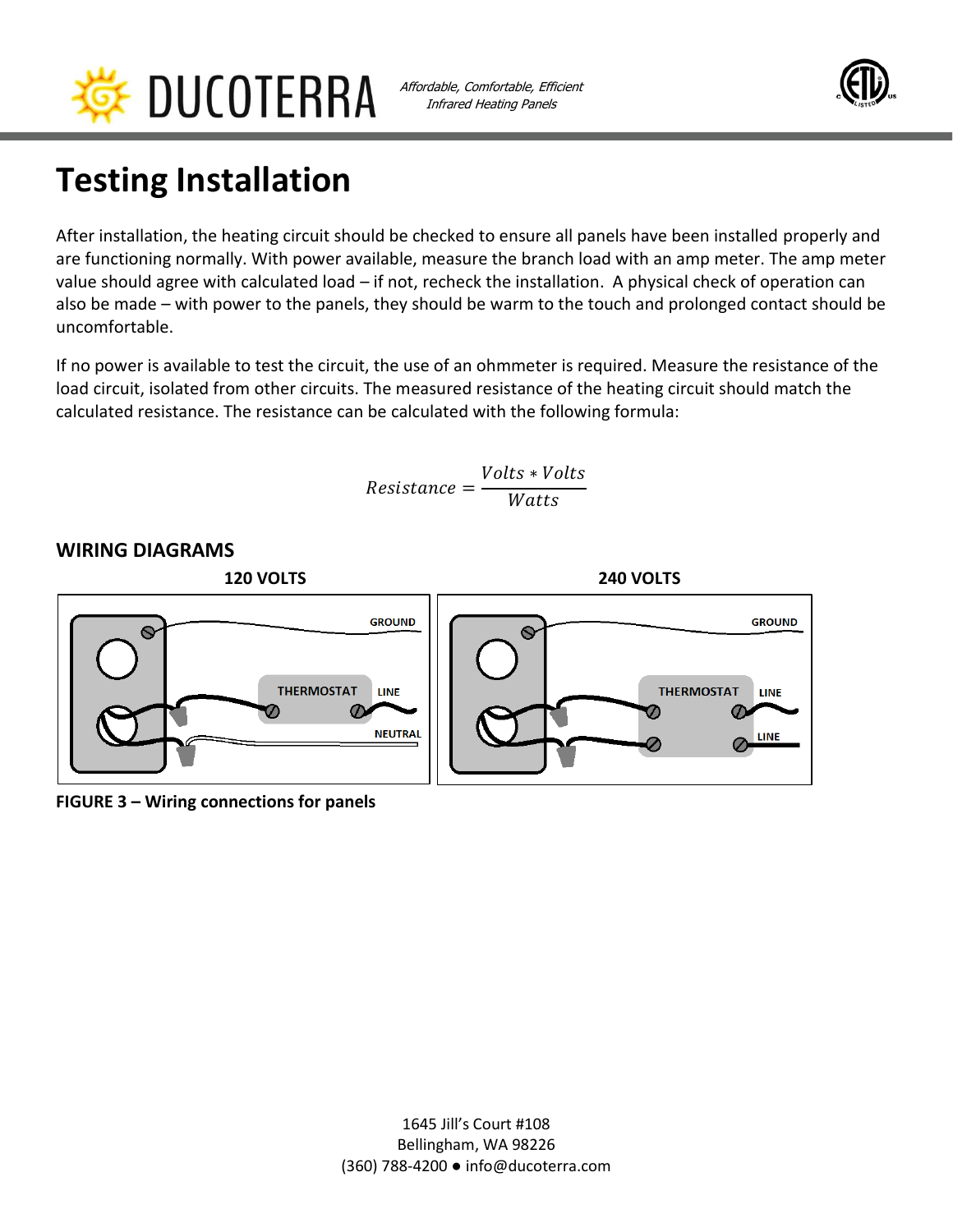



## **Heating Panel Operation**

Ensure panels have been properly installed prior to operation. Radiant heat ceiling panels function best in a zone heating configuration. Use a programmable thermostat to apply appropriate setbacks to spaces that are unoccupied. Optimal comfort with a radiant system is typically obtained at air temperatures of around 60-62F.

It is recommended that the panels are dusted & cleaned with a damp cloth every 6 months. Do not use harsh cleaners or abrasives or damage to panel surface may result. Do not lubricate. Make sure to disconnect power to panels at breaker box before cleaning, and allow panel to reach room temperature.

Heater may be stored when not in use in a cool, dry location.

**Panel contains no user serviceable parts and opening the heating unit will void the warranty.**